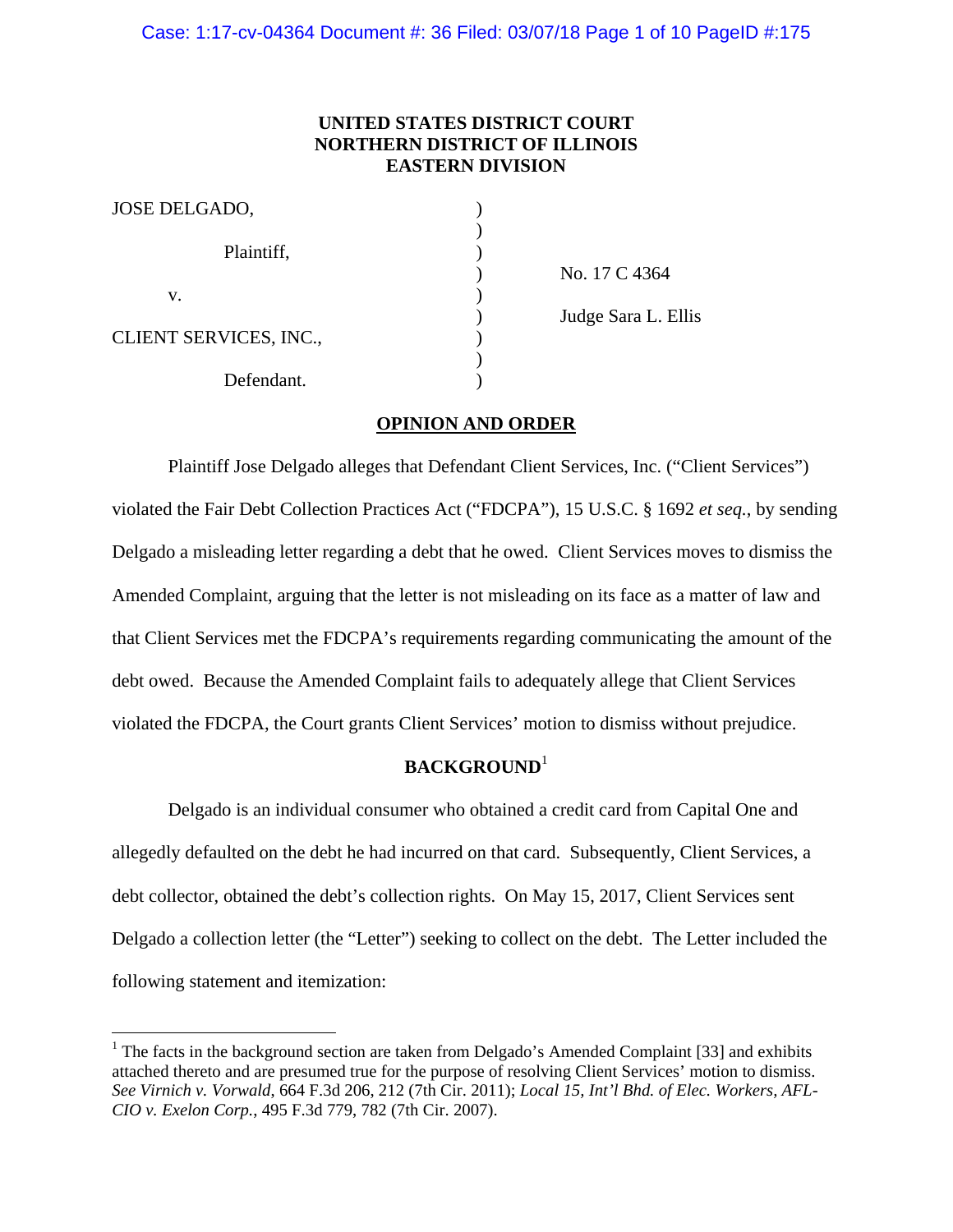#### Case: 1:17-cv-04364 Document #: 36 Filed: 03/07/18 Page 2 of 10 PageID #:176

|                               | The above CAPITAL ONE BANK (USA), N.A., account has been placed with our |
|-------------------------------|--------------------------------------------------------------------------|
| organization for collections. |                                                                          |
| Balance Due At Charge-Off:    | 2,619.26                                                                 |
| Interest:                     | 0.00                                                                     |
| <b>Other Charges:</b>         | 0.00                                                                     |
| Payments Made:                | 20.00                                                                    |
| <b>Current Balance:</b>       | 2,599.26                                                                 |

Doc. 33-1, Ex. B. Reading the Letter, Delgado believed that, in light of the fact that "interest" and "other charges" were itemized in the letter, interest and charges would begin accruing on the alleged debt if he did not pay it.

### **LEGAL STANDARD**

 A motion to dismiss under Rule 12(b)(6) challenges the sufficiency of the complaint, not its merits. Fed. R. Civ. P. 12(b)(6); *Gibson v. City of Chicago*, 910 F.2d 1510, 1520 (7th Cir. 1990). In considering a Rule 12(b)(6) motion to dismiss, the Court accepts as true all wellpleaded facts in the plaintiff's complaint and draws all reasonable inferences from those facts in the plaintiff's favor. *AnchorBank, FSB v. Hofer*, 649 F.3d 610, 614 (7th Cir. 2011). To survive a Rule 12(b)(6) motion, the complaint must not only provide the defendant with fair notice of a claim's basis but must also be facially plausible. *Ashcroft v. Iqbal*, 556 U.S. 662, 678, 129 S. Ct. 1937, 173 L. Ed. 2d 868 (2009); *see also Bell Atl. Corp. v. Twombly*, 550 U.S. 544, 555, 127 S. Ct. 1955, 167 L. Ed. 2d 929 (2007). "A claim has facial plausibility when the plaintiff pleads factual content that allows the court to draw the reasonable inference that the defendant is liable for the misconduct alleged." *Iqbal*, 556 U.S. at 678.

#### **ANALYSIS**

 Under 15 U.S.C. § 1692e, a debt collector violates the FDCPA by using "any false, deceptive, or misleading representation or means in connection with the collection of any debt." This section of the FDCPA specifically lists sixteen prohibited types of conduct, including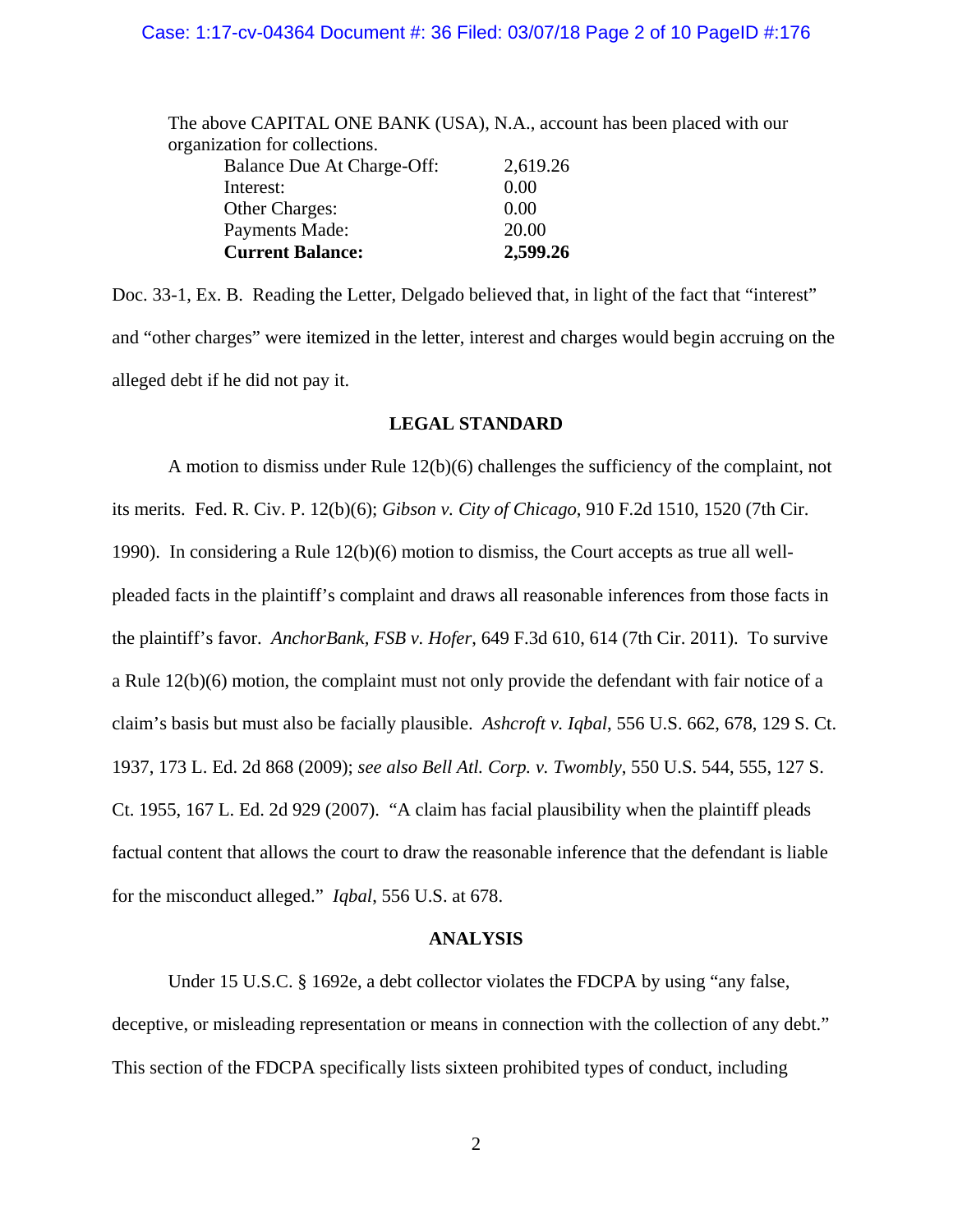### Case: 1:17-cv-04364 Document #: 36 Filed: 03/07/18 Page 3 of 10 PageID #:177

(1) "[t]he false representation of [ ] the character, amount, or legal status of any debt," (2) "[t]he threat to take any action that cannot legally be taken or that is not intended to be taken," and (3) "[t]he use of any false representation or deceptive means to collect or attempt to collect any debt." 15 U.S.C. §§ 1692e(2)(A), 1692e(5), 1692e(10). In addition, § 1692g requires that, within five days of communicating with a consumer about their debt, debt collectors must inform the consumer of the amount of the debt owed if they did not inform them at the time of the communication. 15 U.S.C. § 1692g(a)(1). Delgado alleges that Client Services' Letter violated § 1692e by including lines for interest and other charges. Though the Letter listed both categories as "0.00," Delgado argues that this implied that interest and other charges would accumulate in the future, and that this falsely represented the status of the debt and falsely represented that interest and other charges could be applied that Client Services never intended to apply. In the alternative, Delgado argues that if Client Services did intend to potentially assess interest or other charges against him for lack of payment, the Letter violates § 1692g for failure to notify him of the actual amount of the debt.

### **I. False, Deceptive, or Misleading Statement Under § 1692e**

 Delgado first alleges that the inclusion of "interest" and "other charges" in the Letter's itemization of Delgado's debt made the communication misleading. Specifically, although the Letter clearly lists that no interest or other charges exist at the time of the Letter, Delgado states that the mere inclusion of those categories on the itemization of his debt led him to believe that Client Services would impose these extra costs on Delgado if he did not pay his debt. For the purposes of this claim, Delgado alleges that Client Services had no basis for charging interest or other charges, and never intended to actually impose those costs—rather, it included those categories in an attempt to induce Delgado to pay his balance to avoid further debt. Client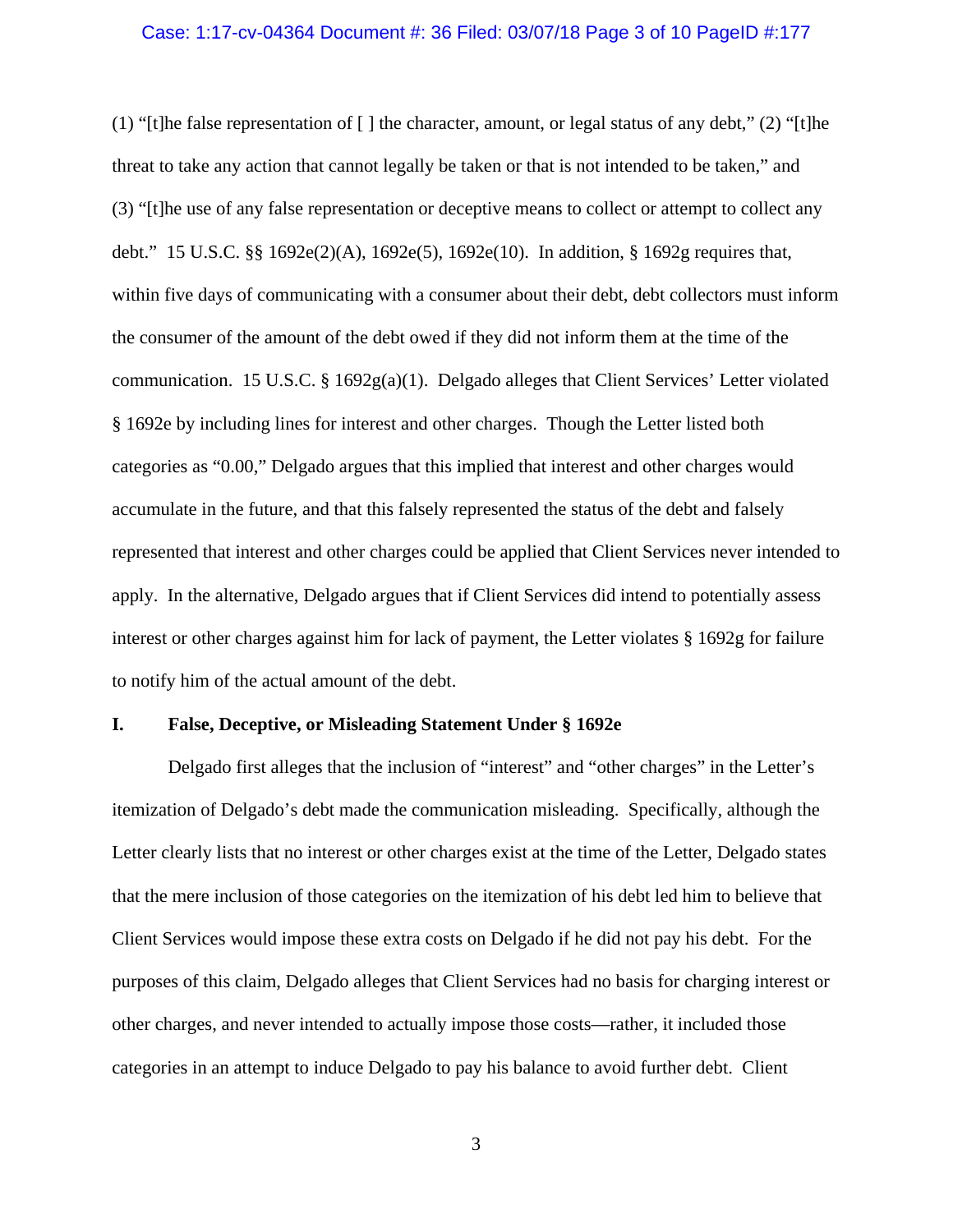#### Case: 1:17-cv-04364 Document #: 36 Filed: 03/07/18 Page 4 of 10 PageID #:178

Services argues that the inclusion of interest and other charges in the itemization of Delgado's debt, when 0.00 is listed for both categories, could not lead an unsophisticated consumer to believe that interest or other charges would later accrue. The Court agrees.

 Section 1692e prohibits the use of false, deceptive, or misleading representations in connection with the collection of a debt. 18 U.S.C. § 1692e. To determine whether a communication violates § 1692e, the Court must apply the "unsophisticated consumer" test. *Wahl v. Midland Credit Mgmt., Inc.*, 556 F.3d 643, 645 (7th Cir. 2009). "If a statement would not mislead an unsophisticated consumer, it does not violate the FDCPA." *Id.* at 645–46. The unsophisticated consumer "isn't a dimwit." *Id.* at 645. He or she has "rudimentary knowledge about the financial world and is capable of making basic logical deductions and inferences." *Id.* (citations omitted) (internal quotation marks omitted). Although an unsophisticated consumer "may tend to read collection letters literally, he does not interpret them in a bizarre or idiosyncratic fashion." *Gruber v. Creditors' Prot. Serv., Inc.*, 742 F.3d 271, 274 (7th Cir. 2014) (citation omitted) (internal quotation marks omitted). Typically determining whether a communication is misleading is a question of fact that a court cannot determine at the motion to dismiss stage. *Zemeckis v. Global Credit & Collection Corp.*, 679 F.3d 632, 636 (7th Cir. 2012). However, if the Court can determine from the face of the letter in question that "not even a significant fraction of the population would be misled by it . . . the court should reject it without requiring evidence beyond the letter itself." *Taylor v. Cavalry Inv., L.L.C.*, 365 F.3d 572, 574– 75 (7th Cir. 2004) (citation omitted) (internal quotation marks omitted). If the statements in question "plainly, on their face, are not misleading or deceptive," the Court may dismiss the case based on its own determination without looking at extrinsic evidence. *Boucher v. Fin. Sys. of*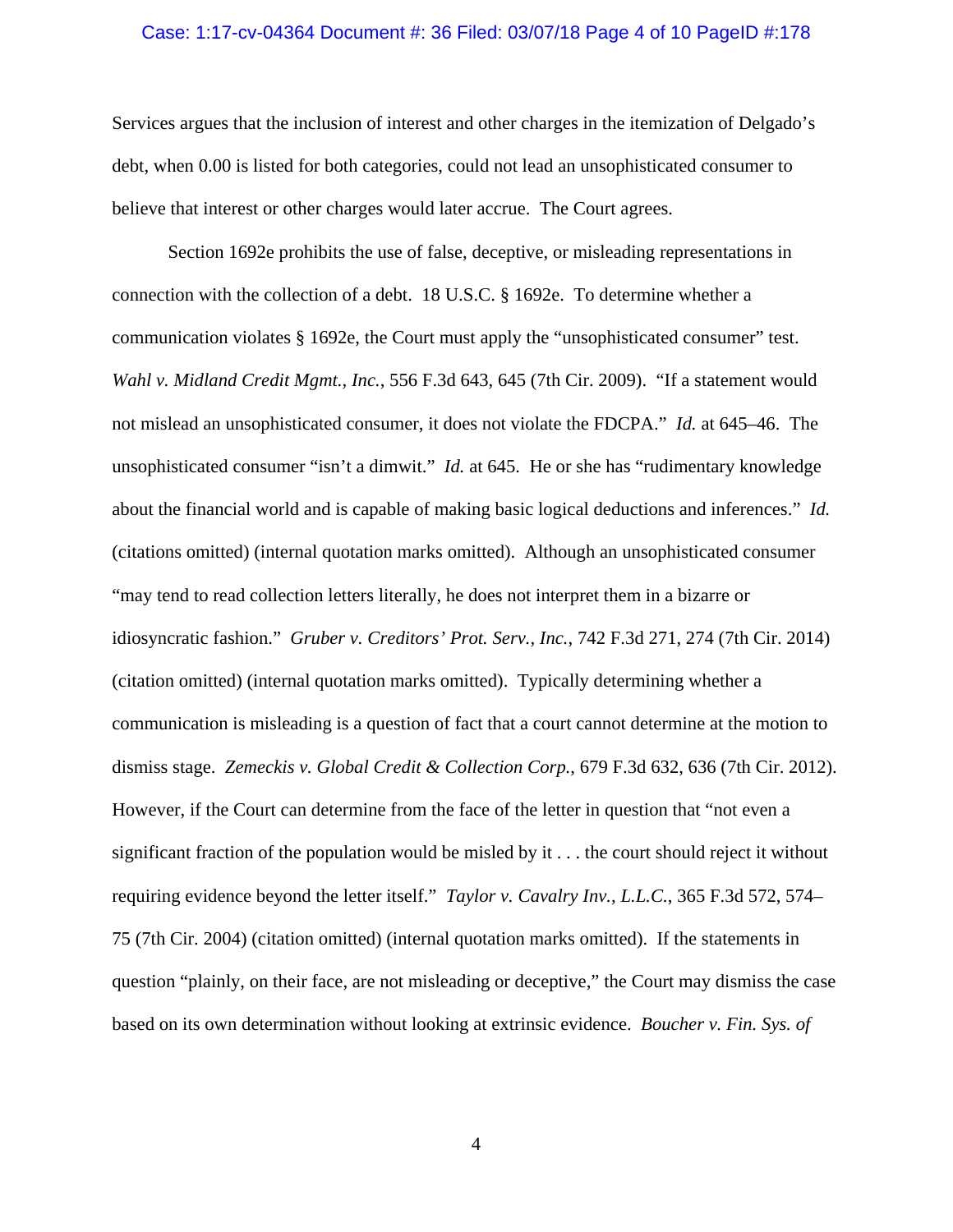*Green Bay, Inc.*, 880 F.3d 362, 366 (7th Cir. 2018) (citations omitted) (internal quotation marks omitted).

 In addition to the requirement that a statement must be misleading or deceptive, the Seventh Circuit requires that an alleged violation of § 1692e be material and as such "have [a] practical impact on a consumer's rights or decision-making process—that is, . . . represent the kind of conduct the [FDCPA] was intended to eliminate." *Janetos v. Fulton Friedman & Gullace, LLP*, 825 F.3d 317, 324 (7th Cir. 2016). Thus, the Court asks not only whether the statement is false or misleading, but also whether the statement is material. *Hahn v. Triumph P'ships LLC*, 557 F.3d 755, 758 (7th Cir. 2009).

 Turning to the case at hand, Client Services cites three district court decisions within the Seventh Circuit for the proposition that dunning letters containing itemizations of "Interest: 0.00" do not violate the FDCPA. *See* Doc. 29 at 10–11 (citing *Smith v. First Nat'l Collection Bureau, Inc.*, No. 06 C 4742, 2007 WL 4365335 (N.D. Ill. Dec. 10, 2007); *Humes v. Blatt, Hasenmiller, Liebsker & Moore, LLC*, No. 1:06-cv-985-SEB-JPG, 2007 WL 2793398 (S.D. Ind. Sept. 26, 2007); *Porter v. Law Office of Charles G. McCarthy, Jr. & Assocs.*, No. 09-1370, 2011 WL 3320331 (C.D. Ill. Aug. 2, 2011)). Ironically, Client Services cites these cases misleadingly. Though all three cases do involve dunning letters that contained itemizations of "Interest: 0.00," none of these courts considered whether the mere presence of those itemizations implies that interest will be due; the parties in those cases never raised that argument. *See Smith*, 2007 WL 4365335, at \*1 (plaintiff argued that listing zero interest was false and misleading, in light of the fact that the original debtor (not the collection agency) had charged the plaintiff interest); *Humes*, 2007 WL 2793398, at \*2 (same); *Porter*, 2011 WL 3320331, at \*3 (considering "whether the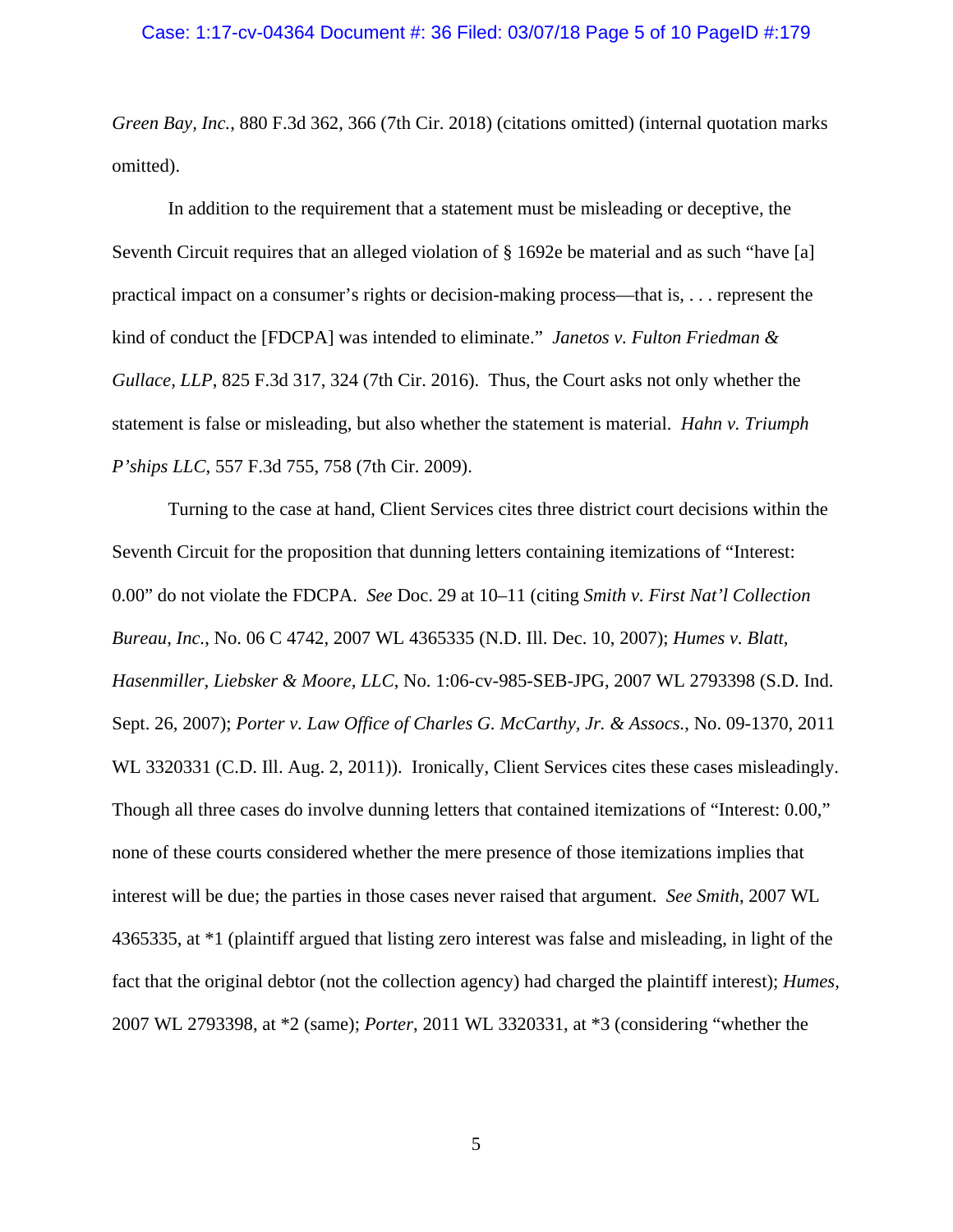#### Case: 1:17-cv-04364 Document #: 36 Filed: 03/07/18 Page 6 of 10 PageID #:180

Defendant violated the FDCPA by including in the amount of debt an amount for attorney's fees and by threatening to file suit").

 Though these cases are not persuasive, the Court agrees that Delgado has not successfully alleged that the Letter is false, misleading, or deceptive. The language in the Letter is clear. It displays the amount due at the top, and includes an itemization in the body of the letter, including "Interest: 0.00" and "Other Charges: 0.00." Doc. 33-1, Ex. B. Rather than making a false, misleading, or deceptive statement, the letter sets forth the amount due and provides an accounting of that amount, making it explicit that no part of the amount due includes interest or other charges. A virtually identical fact pattern occurred in *Dick v. Enhanced Recovery Co.*, where the court addressed whether a collection letter that contained the same type of itemization (there, the terms were "Interest Accrued" and "Non-Interest Charges and Fees") was misleading under § 1692e. No. 15-CV-2631 (RRM) (SMG), 2016 WL 5678556 (E.D.N.Y. Sept. 28, 2016). There, the court held that the letter was not false, deceptive, or misleading, noting that "the [l]etter does not leave [the plaintiff] in doubt of the nature and legal status of the underlying debt; nor does it impede the consumer's ability to respond to or dispute collection."<sup>2</sup> Id. at \*4. The situation is the same here. To find otherwise places debt collectors between a rock and a hard place, where they cannot simply list the amount owed, for fear of being misleading, but likewise, cannot breakdown the amount into categories either, for fear of being misleading. Debt collectors would be damned if they do and damned if they don't. This is clearly not what Congress intended the FDCPA to do – essentially turn debt collectors into a modern-day version

 $\overline{a}$ 

 $2$  The Second Circuit applies the least sophisticated consumer standard, which is substantially similar to the Seventh Circuit's unsophisticated consumer test. *See Dick*, 2016 WL 5678556, at \*3 (the least sophisticated consumer standard is "intended to protect the naïve from abusive practices, while simultaneously shielding debt collectors from liability for bizarre or idiosyncratic interpretations of debt collection letters" (internal quotation marks omitted)); *see also Chuway v. Nat'l Action Fin. Servs., Inc.*, 362 F.3d 944, 948–49 (7th Cir. 2004) (noting the similarity of the two standards but finding that the "unsophisticated debtor" standard is more precise).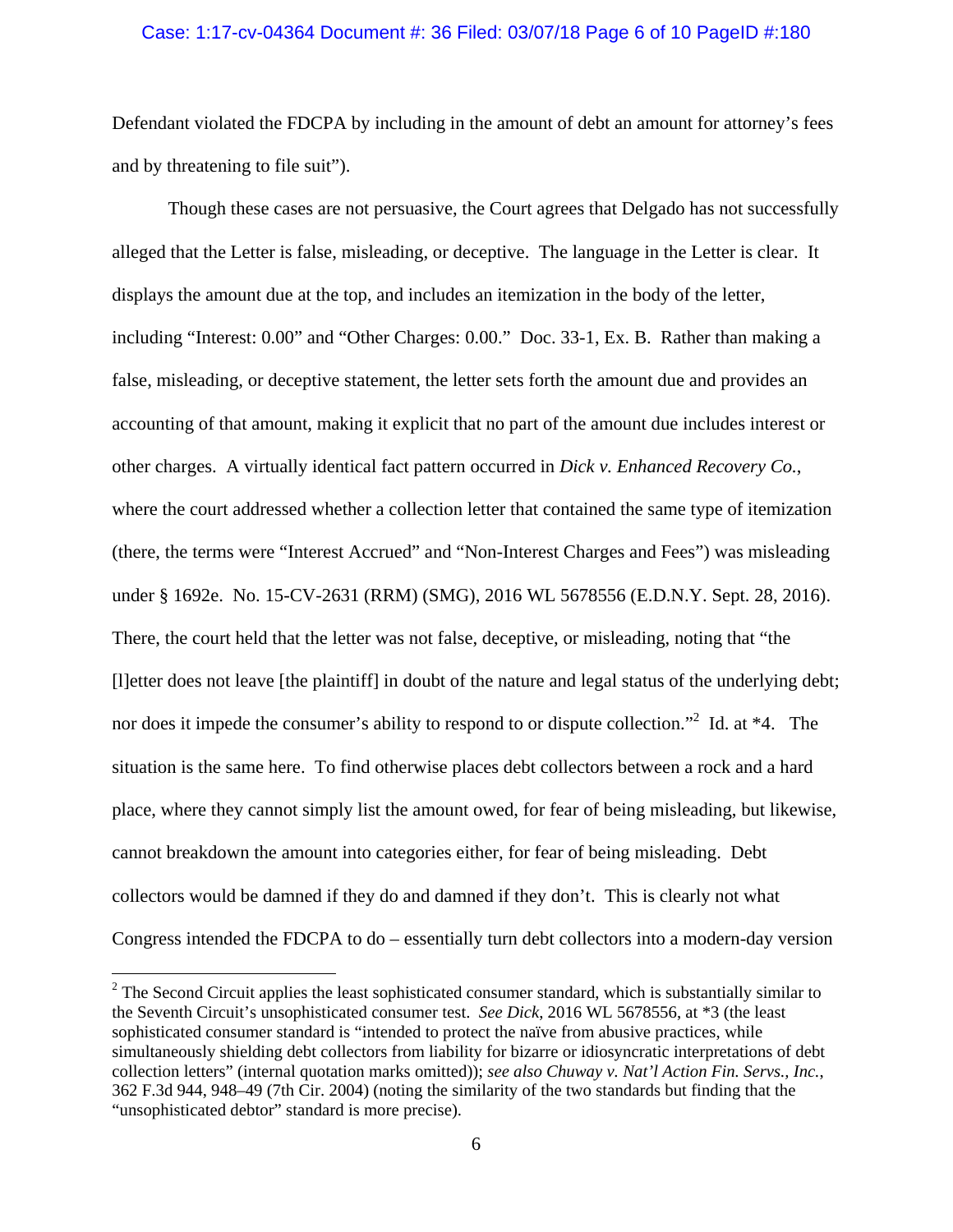### Case: 1:17-cv-04364 Document #: 36 Filed: 03/07/18 Page 7 of 10 PageID #:181

of Goldie Locks, who cast about searching for the letter that is just right, not listing too little information or too much. Indeed, Client Services has done precisely what the Seventh Circuit recommends by clearly itemizing the various components of the debt. *See Fields v. Wilber Law Firm, P.C.,* 383 F.3d 562, 566 (7th Cir. 2004)(simply stating the total debt without indicating that it included attorneys' fees and collection costs gives a false impression of the character of the debt, and noting "[o]ne simple way to comply with § 1692e and § 1692f in this regard would be to itemize the various charges that comprise the total amount of the debt.").

 Consideration of the Letter as a whole reinforces the fact that it is not misleading. There is no suggestion that the amount due will change if the balance is not paid within a certain period of time and no other mention of interest and other charges. Most convincingly, the Letter indicates that Delgado had already begun repaying his debt at the time he received the Letter ("Payments Made: 20.00," Doc. 33-1, Ex. B), and still the interest and other charges remained at zero. If Delgado believed that the Letter was threatening to assess interest and collection fees, it would not make sense that the amounts remained at zero after collection had already begun.

 Delgado contends that *Tylke v. Diversified Adjustment Service, Inc.* provides persuasive authority that the itemization in the Letter is misleading. No. 14-CV-748, 2014 WL 5465173 (E.D. Wis. Oct. 28, 2014). In *Tylke*, the court found a collection letter misleading under § 1692e where the letter stated, "The above balance due includes a Verizon Wireless Collection Fee of \$0.00." *Id.* at \*1. *Tylke* is distinguishable from this case because the *Tylke* statement was not as clear as the itemization in the Letter. An independent sentence stating that the balance "includes" a collection fee could potentially imply to an unsophisticated consumer that one will be included, even if the collection fee at that time is zero. On the other hand, an itemization accounts for what is and is not included in a total balance. An itemization of zero shows that the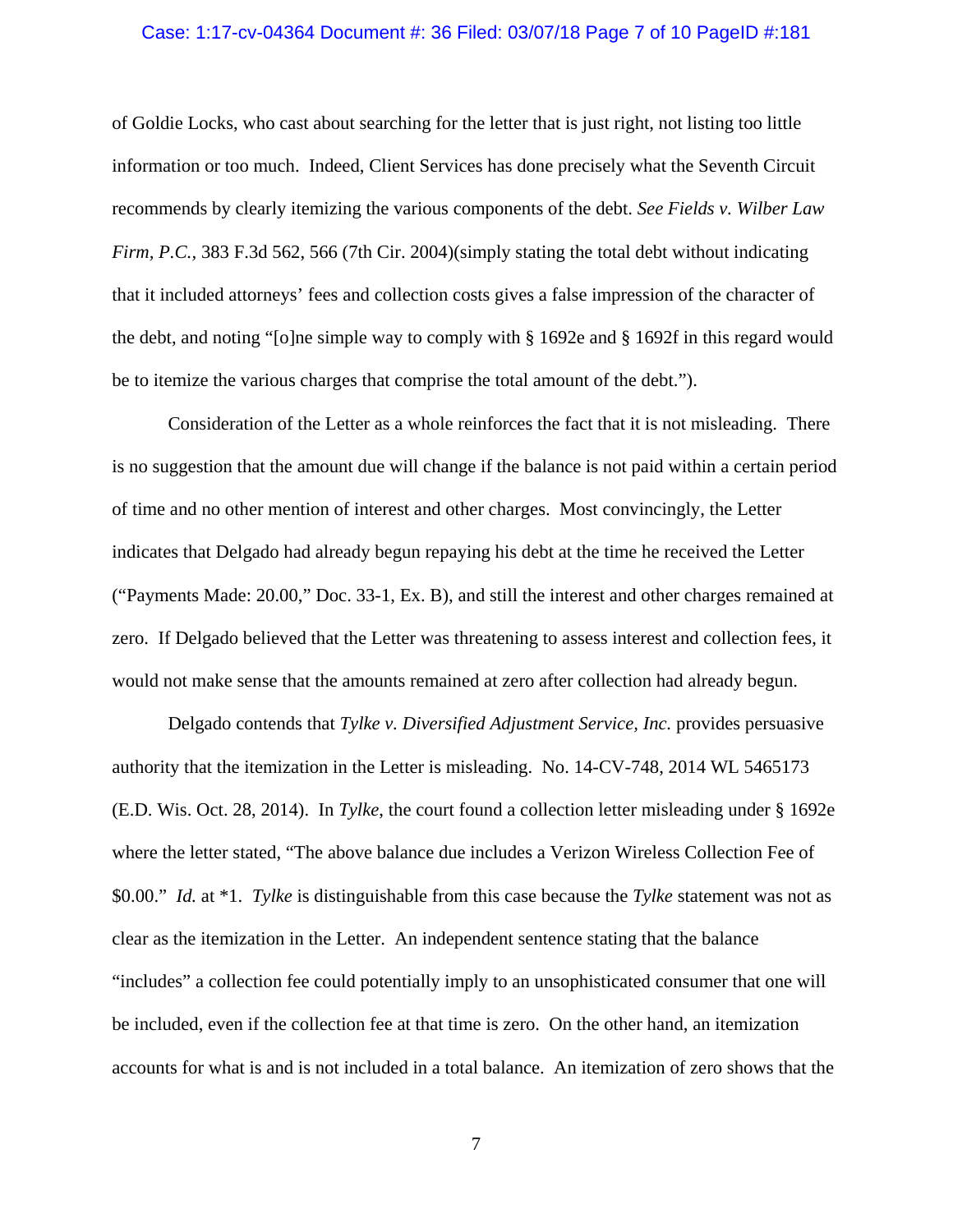#### Case: 1:17-cv-04364 Document #: 36 Filed: 03/07/18 Page 8 of 10 PageID #:182

balance due does not include interest or other charges, rather than showing what is included in the balance, which is what distinguishes this situation from *Tylke*.

 Ultimately, the Letter is clear. Delgado does not allege that listing interest and other fees as zero was inaccurate. On the contrary, he alleges that "no interest was due to be assessed on the alleged debt, nor were any other charges." Doc. 33 ¶ 23. This is exactly what the Letter reflected. The FDCPA does not require Client Services to note that an amount will not increase; "there is no requirement that every statement in a debt collection notice include an extra assurance that the fact stated *will not* change in the future." *Dick*, 2016 WL 5678556, at \*5 (emphasis in original). There is no indication in the Letter that the balance is subject to increase, and the fact that interest and other charges remained at zero after Delgado began repaying the debt reinforces the idea that the balance would not increase. In light of this, Delgado has failed to state a claim under § 1692e.

### **II. Failure to Inform of Amount of Debt Owed Under § 1692g**

As an afterthought, Delgado appears to plead in the alternative that if Client Services did intend to assess interest or other charges against him for lack of payment, the Letter violates § 1692g for failure to notify him of the actual amount of the debt. He contends that, if Client Services intended to charge interest or other charges, it needed to include the *Miller* safe harbor language. *See Miller v. McCalla, Raymer, Padrick, Cobb, Nichols, & Clark, LLC*, 214 F.3d 872 (7th Cir. 2000). Client Services responds that the *Miller* safe harbor language is not required and does not apply in this case, and that Delgado has not adequately pleaded facts to support a claim under this provision.

When a debt collector communicates with a consumer regarding a debt,  $\S 1692g(a)(1)$ requires that the collector notify the consumer of the amount of the debt within five days of that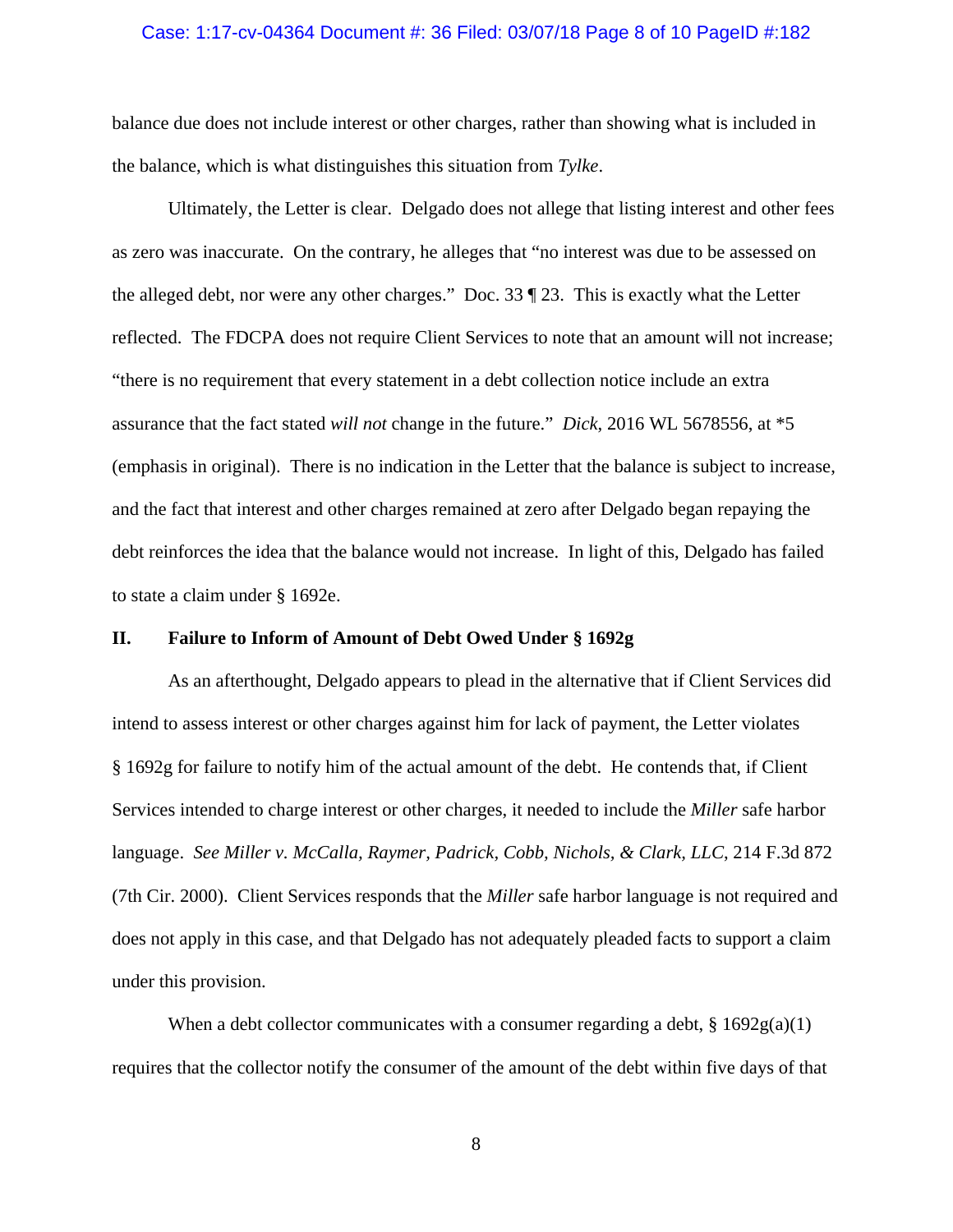#### Case: 1:17-cv-04364 Document #: 36 Filed: 03/07/18 Page 9 of 10 PageID #:183

initial communication (unless the information is provided in the initial communication). The question here is whether the Letter states the amount of the debt clearly enough so that an unsophisticated consumer would not misunderstand it. *See Taylor*, 365 F.3d at 574.

 The Amended Complaint simply does not contain sufficient facts to sustain a claim under this section of the FDCPA. Rather, Delgado's allegations regarding this claim are all couched in hypotheticals. "[W]ere the debt actually subject to any possible adjustment, because of interest or otherwise, [Client Services] failed to properly inform Plaintiff of how to determine the balance of the alleged debt." Doc. 33 ¶ 29. "Assuming, *arguendo*, that any adjustment were possible or intended, [Client Services] failed to properly inform the Plaintiff it would notify him prior to depositing his payment that the amount had changed." *Id.* ¶ 31. Delgado does not argue that the current balance listed in the letter is inaccurate, and he never actually alleges that Client Services intended to charge him interest or other charges. To the contrary, he alleges that Client Services never intended to charge him interest or other charges. *See id.* ¶ 26. A plaintiff can plead inconsistent facts, if they are legitimately in doubt about the facts in question. *See Carlson v. Nielsen*, No. 13 CV 5207, 2014 WL 4771669, at \*3 (N.D. Ill. Sept. 24, 2014); Fed. R. Civ. P. 8(d). But the plaintiff still must plead sufficient facts to sustain those claims, and Delgado has not done so here. The arguments here are linked to the arguments regarding whether the Letter's itemization was misleading: had the Court found that the itemization was misleading or deceptive in that it implied that interest or other charges would later be charged, there would also be a potential implication that Client Services intended to charge interest or other fees. Without that, the Letter is devoid of any indication that Client Services intended to charge Delgado interest or other fees, as is the Amended Complaint. Delgado's arguments regarding the *Miller* safe harbor language does not save this claim because *Miller* only applies in situations where the